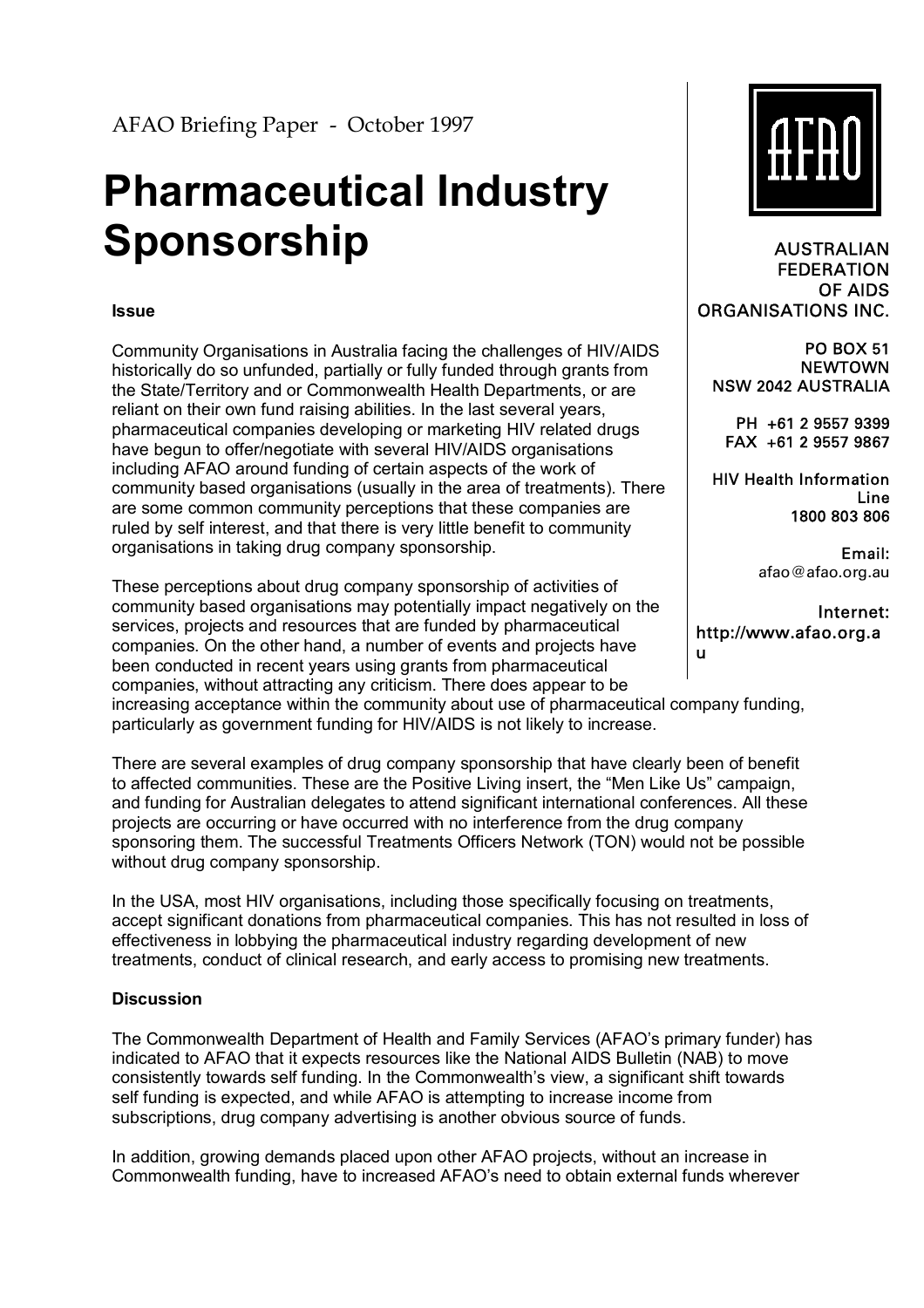possible and appropriate. Governments have historically found it difficult to fund campaigns that use explicit materials or involve experimental treatment drugs. Advocacy is another important area of AFAO's work that attracts little government funding.

With the fast changing treatments environment, there is an increased need for accurate and accessible treatments information for positive people across Australia. Resources need to include new information, be more detailed and be updated more regularly. The past year has seen the development by AFAO of two new treatments booklets, updating of the recorded 1800 HIV Health Information Line, the emergence of *Positive Living* as a national publication and a revamped, more accessible and more comprehensive *HIV Herald*.

This increased response to HIV information needs could not have been funded within the existing AFAO budget, and was made possible in some cases by contributions from drug companies.

Funding from any source, including from government, potentially raises questions of influence over the direction of projects and activities. The challenge for any organisation is to put in place appropriate checks and balances to prevent this from occurring.

If the community AIDS sectors comes to depend more on funding from pharmaceutical companies, the more critical it becomes to demonstrate that the relationships are strictly ìhands offî. Transparent pharmaceutical industry-Community Based Organisation relationships are crucial for affected communities and the broader public, who depend upon the accuracy and independence of treatments publications, and for employees to ensure that their interactions with the pharmaceutical industry are conducted in a way that does not compromise the integrity of their work.

Any decision to accept pharmaceutical company sponsorship should be based on an individual case by case assessment. AFAO expresses a preference for sponsorship from a range of pharmaceutical companies rather than any individual company, although it is noted that this will not always be possible.

In accepting pharmaceutical company sponsorship, AFAO requires that certain conditions be met. Only if **all** the conditions are met will AFAO accept pharmaceutical company sponsorship. These are the guiding principles for pharmaceutical company sponsorship of community based initiatives.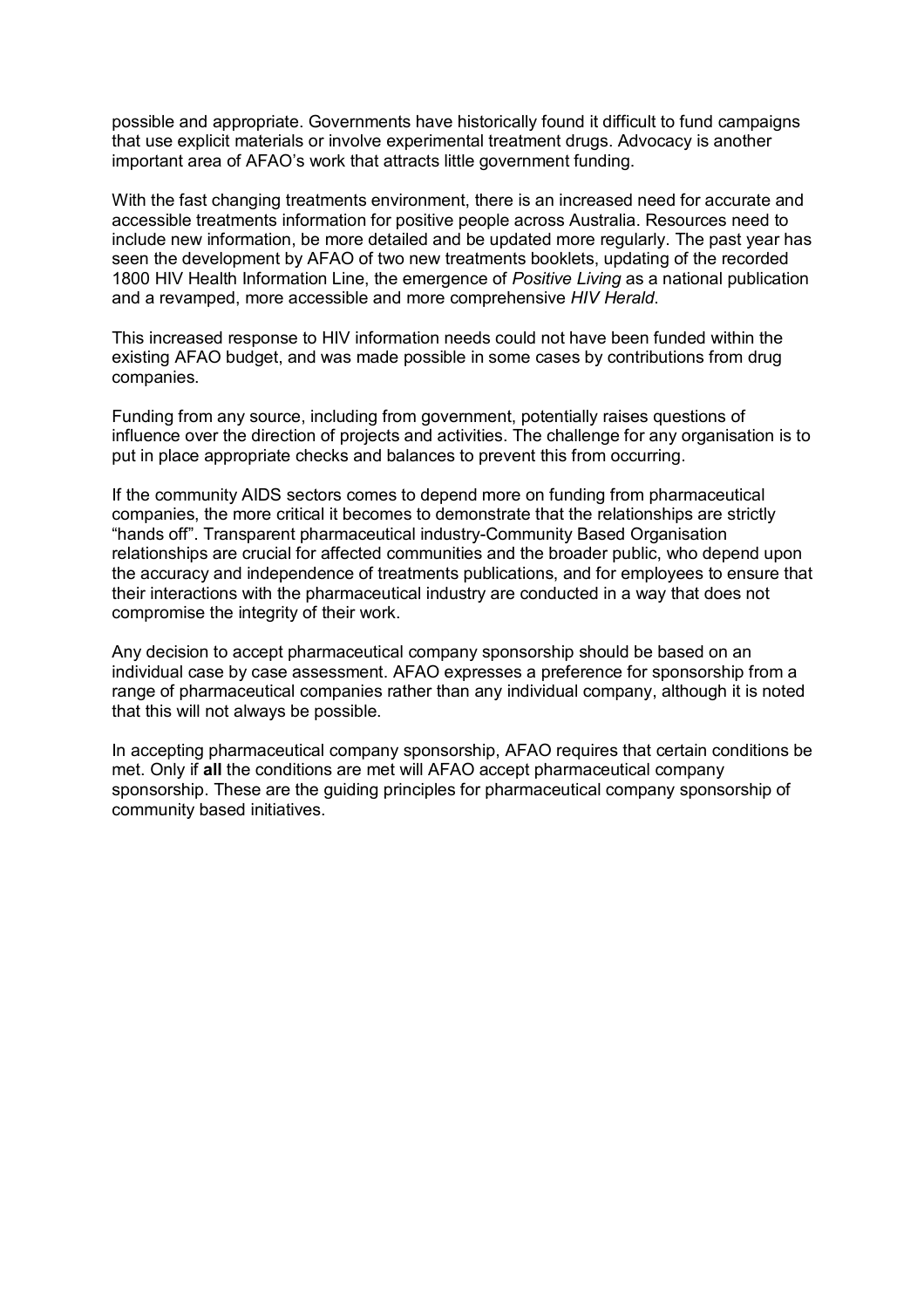# **Guiding Principles**

#### **1. The Relationship Between Pharmaceutical Drug Company Sponsorship and Government Funding**

AFAO will accept drug company sponsorship only if:

- government funding is unlikely; or
- government funding is inadequate; or
- government funding would take too long to obtain.

# **2. Conceptualisation,** *then* **Funding**

Decisions to accept pharmaceutical company sponsorship should be based on a case by case assessment, with the strategic value of the activity to be funded carefully assessed. Negotiations should only be entered into with pharmaceutical companies where projects are fully conceptualised or pre project assessment has been completed. Negotiations will only be undertaken following approval by the AFAO executive director.

# **3. Contracts**

Where a decision is made to accept funds from a pharmaceutical company, it should be made clear to the donor (in writing) that the funds are accepted on the basis that the donor will have no input into the production of a publication or management/direction of a project or management/direction of a staff position. The same principles of independence and autonomy that shape project funds also relate to staff employed using pharmaceutical company money. In other words, the only acceptable pharmaceutical industry funding will always be "unrestricted" grants.

# **4. Liaison between AFAO staff and Pharmaceutical Industry Representatives**

To ensure that any employees who have direct dealings with representatives from the pharmaceutical industry engage in business-like and transparent relationships at all times, and do not gain directly or indirectly from their interactions, a code of conduct will be adhered to. Adherence to this code of conduct will be monitored by the AFAO Executive Director. The code specifies that:

- ➤ Invitations to participate in pharmaceutical industry sponsored events which are issued to individual employees be ratified by the AFAO Executive Director or Deputy Director prior to acceptance
- ➤ Employees attending individual information sessions report back, and conduct themselves in an appropriate manner
- ➤ Lodgings and per diem payments paid for by pharmaceutical companies will be generally consistent with the standards of AFAO
- ➤ Information supplied by drug companies be checked with an independent expert prior to publication in any form
- ➤ Pharmaceutical sponsorship for attending conferences be administered by AFAO, rather than the pharmaceutical company deciding which individuals to sponsor
- ➤ Any interaction between an employee and the sponsoring company be open to scrutiny by AFAO management.

#### **4. Acknowledgment and Transparency**

Where a project or publication is undertaken through full or part pharmaceutical company funding, this must always be publicly acknowledged. (in the case of a publication, this should be done by including the words "this publication is supported/made possible by an unrestricted grant from................î. Another example, NAPWA Treatments Roadshow- at presentations to PLWHA, it should always be stated that "this presentation is made possible" by an unrestricted grant from Glaxo Wellcome, but that company had no input into the content or format of this presentation<sup>"</sup>.